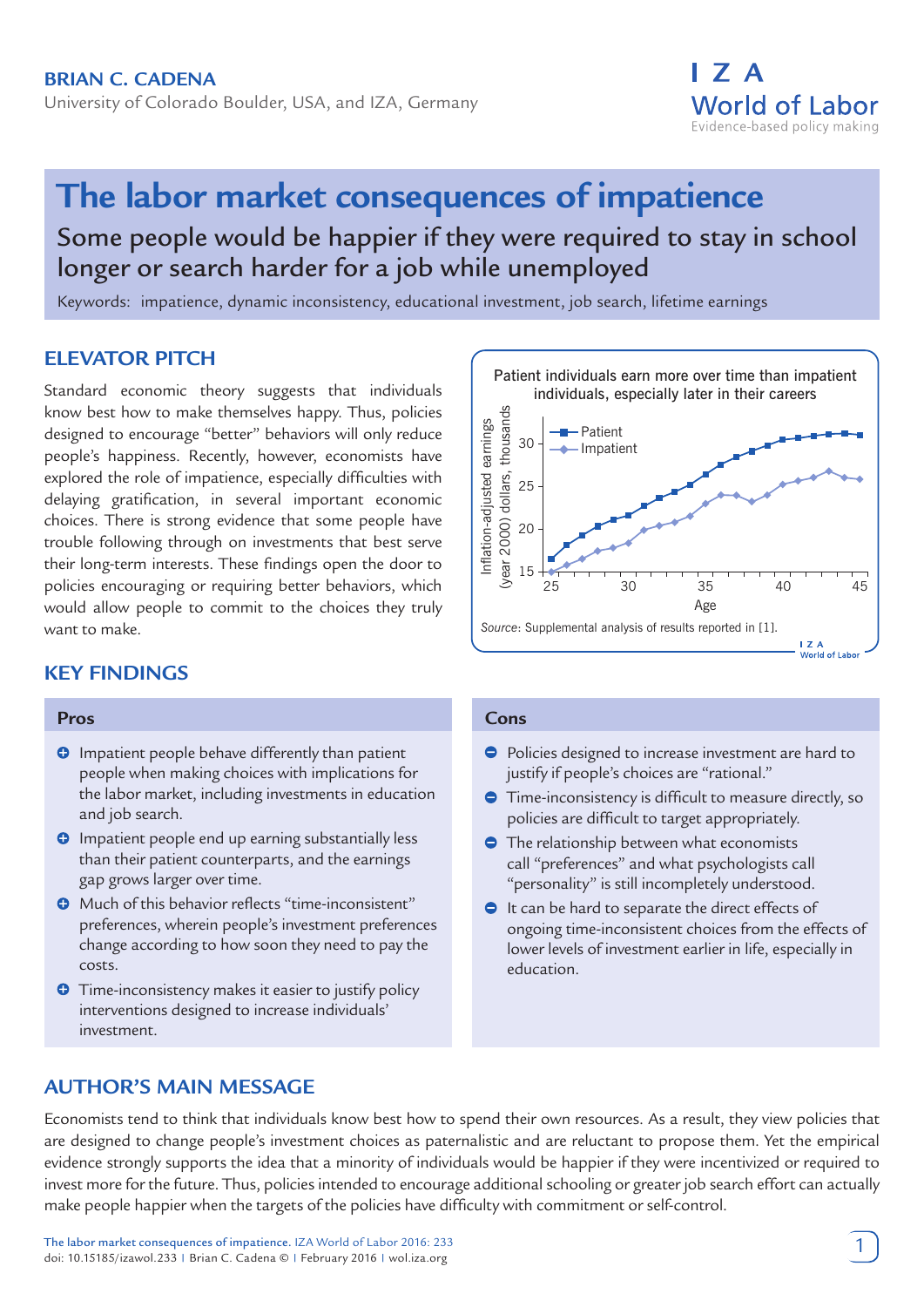# **MOTIVATION**

When economists model choices that people make over time, a key component is the individual's level of "patience," or the discount rate. This personal characteristic determines how much happiness (utility) a person is willing to give up today in order to increase future happiness. Many important economic decisions involve these kinds of intertemporal tradeoffs, including saving for retirement, obtaining additional schooling, and searching diligently for a new job while unemployed. A key question that has emerged in recent research is whether individuals make these decisions in a "dynamically inconsistent" way: people acting in a time-inconsistent way repeatedly intend to make the patient choice in the future, only to succumb to temptation when faced with the immediacy of the costs. This paper discusses recent evidence on the role of impatience in important investment choices affecting the labor market, with a particular focus on patterns that suggest dynamic inconsistency.

# **DISCUSSION OF PROS AND CONS**

#### **Policy implications depend on the type of impatience**

A classic study in personality psychology demonstrated that the ability to delay gratification strongly predicts a child's future success across a range of outcomes [2]. For policy purposes, however, it is essential to understand whether individual differences in patience are differences in "time-consistent" preferences for consumption now or later, or whether they reflect personal difficulties committing to choices that individuals initially want to make.

A famous example illustrates the principal distinction between the two types of impatience [3]. Consider the following pair of decisions. In situation A, a person must choose between one apple today and two apples tomorrow. In situation B, a person must choose between one apple one year from today and two apples one year and one day from today. An individual with timeconsistent preferences will always choose either one apple earlier or two apples later because, in both cases, getting the second apple requires waiting an additional day. Someone who always chooses the single apple is considered less patient than someone who always chooses to wait for the two apples, but both decisions are time-consistent. In contrast, someone with dynamically inconsistent impatience would initially choose two apples in situation B, but would then, after a year's wait, give in to the temptation of the immediate gratification of the single apple when presented with situation A. These two types of preferences generate different predictions about how impatience will affect important decisions related to the labor market.

### *Implications of standard economic models of impatience*

Standard economic theory assumes that people make investment decisions "rationally" in order to maximize their lifetime happiness. For example, teenagers choose whether to drop out of high school or to stay enrolled by weighing the future benefits of improved earnings against the costs of staying in school (such as forgone current earnings, academic effort). If two students face the same costs and benefits but one chooses to drop out and the other to continue schooling, the dropout would be considered less patient than the persistent student.

Under this interpretation, however, individual differences in patience are no more remarkable than individual differences in any other kind of preferences. An impatient worker choosing to save little for retirement is no different from a sports-loving consumer choosing to spend a large share of income on tickets to see a favorite team play. Further, if people are making these decisions rationally, it is difficult to justify interventions that incentivize people to be more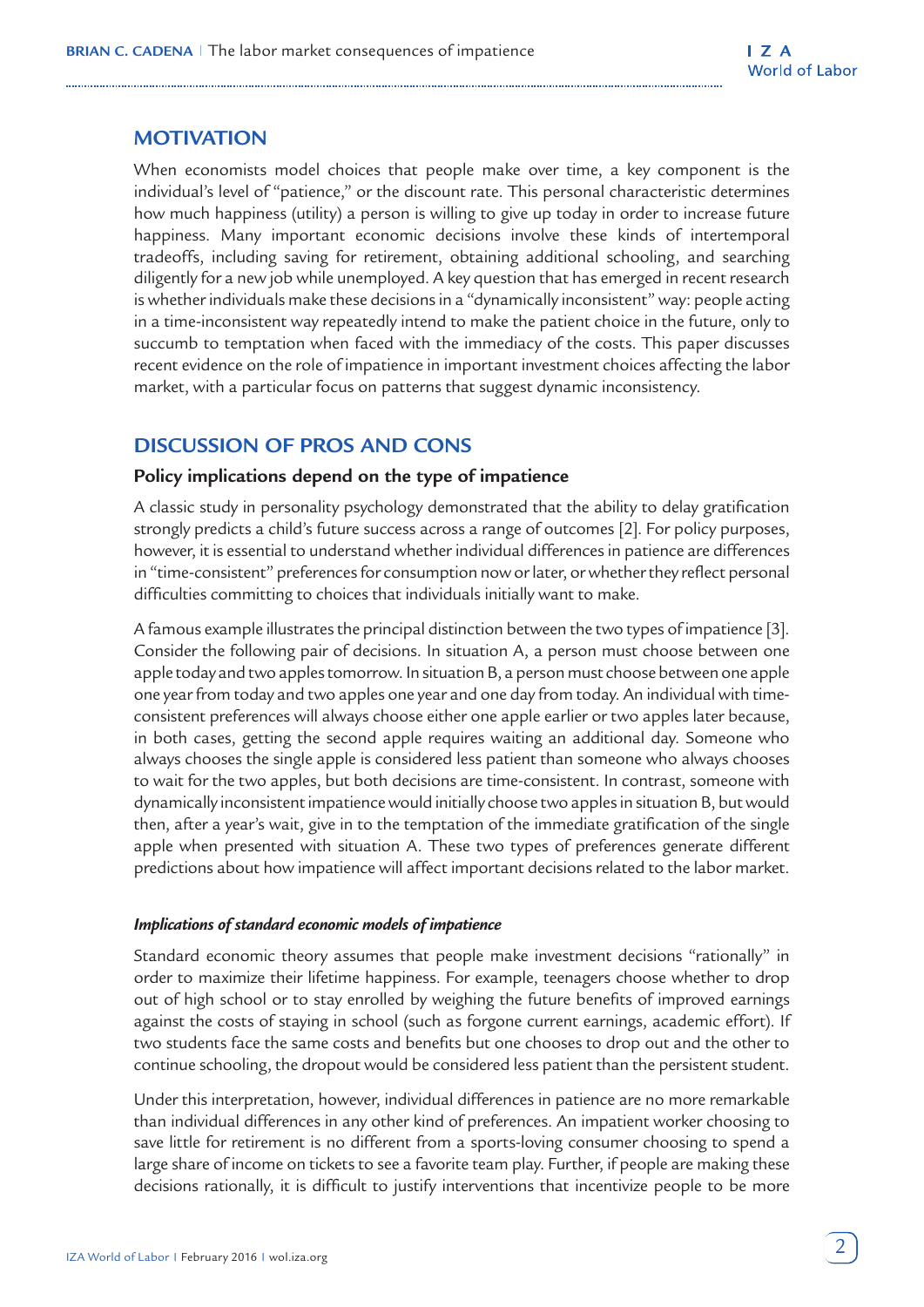future-oriented. Even if programs manage to entice people to save more or get more schooling, they will likely decrease people's happiness relative to letting them make free choices.

#### *Implications of dynamically inconsistent impatience*

In contrast, more recent models allow for the types of preference reversals discussed in the apple example above. There are a variety of ways of modeling this self-control problem, but many versions are centered on a conflict between two different "selves" with differing ideas of how best to spend one's resources [4], [5], [6]. The current self, who wants to enjoy life as much as possible in the present, would like to avoid effort and to consume as much as possible. The future self would rather save and invest now in order to enjoy life more in the future. Without a means of committing to saving or investing, people in these types of models tend to underinvest in the future relative to what they truly desire.

When people have these types of self-control problems, policies that encourage them to be more future-oriented or that help them commit to additional investment can actually improve lifetime happiness. Because of the stark contrast between the two types of models' implied scope for policies to make people happier, much of the empirical literature has concentrated on determining the importance of dynamically inconsistent impatience in labor market outcomes. Research has found substantial evidence that people suffer from commitment problems in various important choices that affect their entire labor market experience.

#### **Identifying impatient individuals**

A key challenge in this type of research is identifying impatient people in standard data sets. Measuring dynamic inconsistency directly is especially difficult. A common type of survey question asks individuals to consider a hypothetical choice between a smaller payment today and a larger payment in the future. These questions are often designed to determine the smallest future payment the survey respondent would accept in order to give up the payment today. Individuals who require large compensation in order to give up a payment today are then deemed to be more impatient.

This (already somewhat complex) measurement has the drawback, however, of conflating standard impatience with dynamically inconsistent impatience. It is not clear whether someone requiring a large payment to wait simply has a strong preference for money now or a self-control problem. To distinguish these two possibilities, researchers must ask questions analogous to the apple example above. They must present individuals with an additional hypothetical choice between receiving money a short time in the future or a longer time in the future while keeping all the other details the same, including the length of time between the early and the late payments. Individuals with time-inconsistent preferences require a larger sum to forgo payment "right now" than they demand to wait the same length of time between two future dates. With notable exceptions [7], few studies rely on this complex measure to characterize individuals' impatience. In fact, even this well-reasoned measure is vulnerable to concerns that respondents may worry that any promised future payment is less likely to arrive than one offered "right now," which somewhat clouds the interpretation of these responses.

Instead, multiple studies have relied on a surprisingly powerful measure of impatience: interviewer ratings. In many in-person surveys, the interviewer is asked at the conclusion of the survey to rate the respondent during the interview. Typical choices include friendly/interested, cooperative, impatient/restless/bored, and hostile. Several studies have found that survey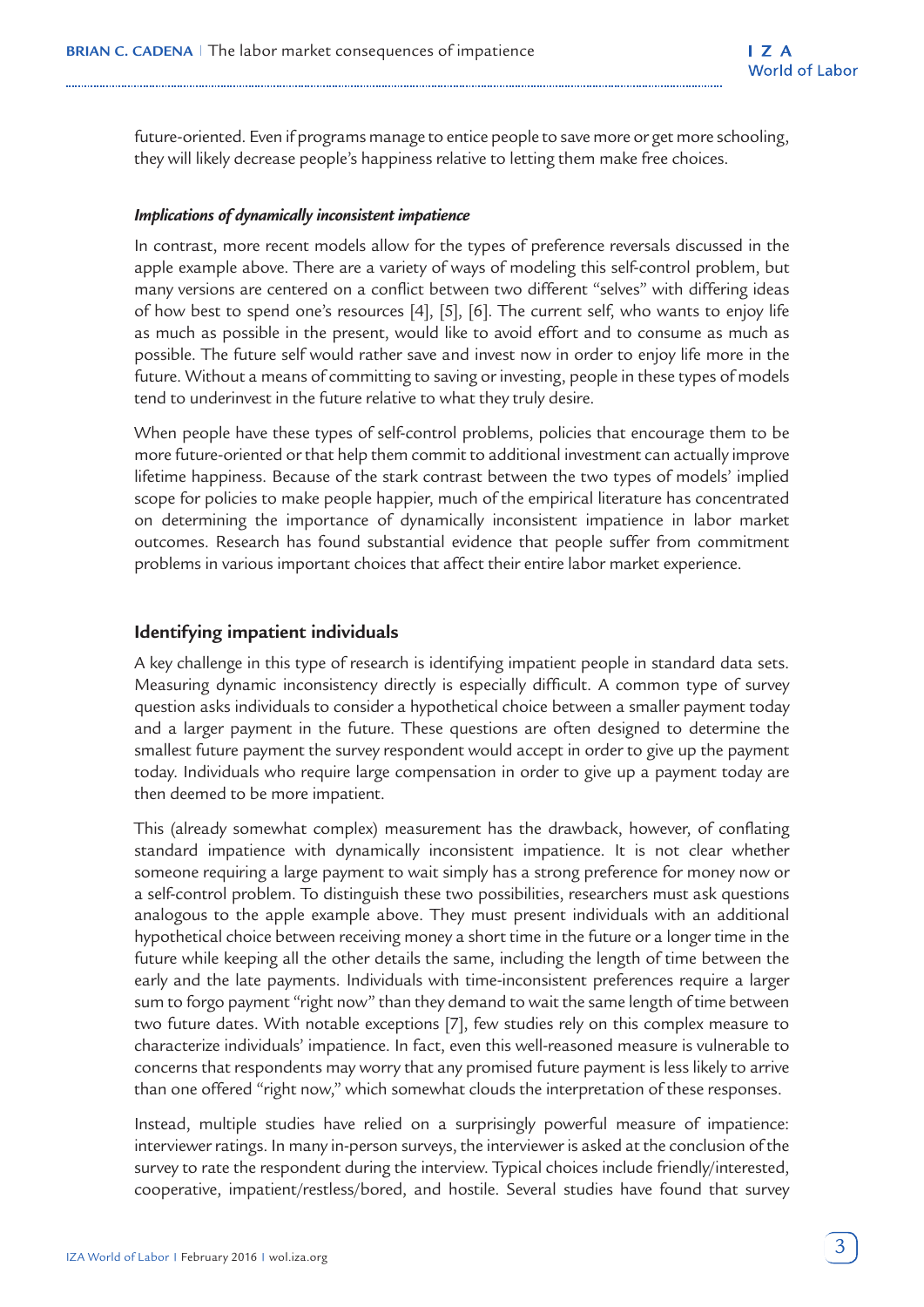respondents rated as "impatient" by their interviewer behave in ways suggesting a difficulty with delaying gratification [1], [8]. The roughly 10–15% of individuals coded this way are more likely to smoke, less likely to have a bank account, more likely to drink to excess, and more likely to leave military service prior to the end of their initial commitments [1].

Further, even though some groups are more likely to be coded as impatient (e.g. men, African Americans, children of less educated parents), those coded as such continue to be more likely to make these impatient choices even after adjusting for a rich set of family background characteristics, including gender, racial group, family income bracket, and parental education.

## **Evidence of impatience in educational choices**

Deciding how much schooling to get affects the entirety of a person's working career. This section therefore discusses how impatience affects multiple important educational choices.

#### *High school completion*

One clever study takes advantage of policy changes to the age when students can legally drop out of school to show how patience affects educational investment [9]. The study, which uses census data from Canada, the UK, and the US, finds that birth cohorts that are required to stay in school longer than previous cohorts enjoy higher earnings, less unemployment, and better health later in life. Each of these benefits was expected—educational investment is known to provide future benefits in exchange for effort and forgone earnings while in school. The most intriguing result, however, is that the affected birth cohorts reported being happier, as measured by life satisfaction questions. This result suggests that many dropouts leave school sooner than they really want to, likely due to a time-inconsistent form of impatience.

Another study uses the interviewer rating method discussed above to examine directly how impatience affects the high school dropout decision [1]. The key result is that impatient individuals are 56% more likely to drop out of high school than are patient individuals with similar characteristics. The study relies on panel data—the National Longitudinal Survey of Youth (NLSY) 1979—and takes advantage of the fact that students are asked about their educational goals and expectations in early adolescence, when they cannot yet have dropped out of school. When the analysis is limited to individuals who report wanting and expecting to complete high school, it finds similar increases in dropout risk for the impatient. This set of results reinforces the interpretation that, for many students, the decision to drop out appears to be a "mistake" or an inability to avoid temptation rather than a "rational" decision that maximizes lifetime happiness.

#### *Post-secondary education*

That same study then tracks individuals who complete high school to see how impatience affects investment in college [1]. The study is especially interested in "preference reversals," which are the hallmark of dynamic inconsistency. Similar to the high school analysis, the panel data set allows for multiple ways of identifying individuals early in their educational careers who want to get a college degree. The respondents are asked about the highest level of schooling they desire and expect, and as the panel progresses, any college enrollment is directly observed. When the analysis is limited to individuals who say they want to get a college degree or to those who actually enroll, the analysis shows that impatient individuals are 15–20% less likely to complete the degree.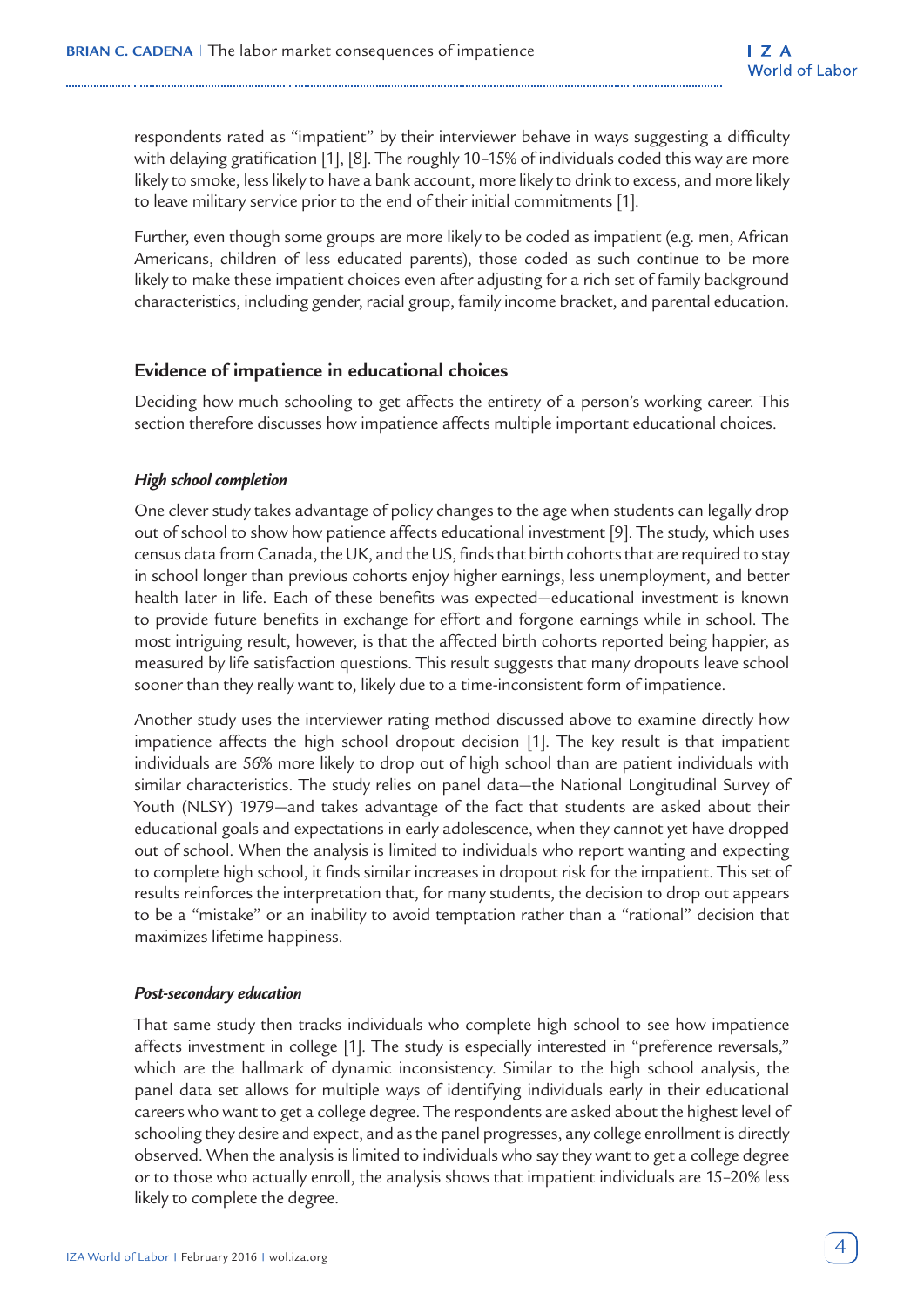Next, the study considers and rules out alternative interpretations of these differences [1]. Perhaps impatient individuals are more likely to experience financial setbacks, are less informed about the difficulty of college coursework, or are more likely to have mistaken beliefs about how much they would enjoy additional schooling. The study first addresses these concerns by showing that impatient individuals are no more likely to report dropping out because of financial or academic difficulties than are patient individuals. It then presents a key finding that, among students with at least three years of post-secondary schooling, impatient individuals are substantially more likely (68% more) to drop out of college. Presumably, after having completed at least three years of college, individuals have figured out how qualified they are for schooling and how much they like it. After ruling out these alternatives, the most likely interpretation is that impatient individuals' failure to complete college is a mistake rather than a carefully considered choice.

Another study finds a similar negative effect of impatience on college completion using data from Sweden and an alternative measure of impatience [10]. This study relies on a hypothetical question: asking adolescents to choose between a smaller immediate payment and a larger payment five years in the future. Although this question is not designed to distinguish between the two types of impatience, the results nevertheless reinforce the idea that impatience leads to substantially lower college completion rates.

### **Evidence of impatience in career paths**

#### *Job search while unemployed*

After completing schooling, one of the primary ways of investing in future career growth is by changing jobs with the goal of building a career. Job search activity while unemployed presents a particularly intriguing context in which to examine the role of impatience in general and of time-inconsistency in particular.

Traditional job search theory describes individuals as making two important decisions in every time period (such as every week): how intensively they will search for a job, and what wage or salary they are willing to accept to stop searching and start working, which is known as the "reservation wage." Each decision requires making choices about how to trade off happiness in different time periods. A very influential study shows that the two types of impatience—timeconsistent and time-inconsistent—affect these two aspects differently [8]. Importantly, the two types of impatience lead to divergent predictions about differences in how long patient and impatient workers will wait to begin working again after becoming unemployed.

In thinking about whether to accept a job offer at a particular wage, an individual considers whether to reject the offer and forgo income at that salary for a chance at a higher wage by continuing to search. Differences in time-consistent patience affect individuals' reservation wages, with those who are less willing to wait for a better offer setting a lower reservation wage than more patient individuals do. It is important to understand that the choice to accept an offer or to continue searching involves trading off utility only in the future—between the next period and the following periods. Regardless of whether an offer is accepted or rejected, the unemployed worker remains unemployed today; income from a new job arrives only after the individual starts working in the future. A key theoretical result is that an individual's level of dynamically inconsistent impatience will not affect any utility tradeoff between two future periods [6]. Thus, differences in individuals' reservation wages should reflect only differences in time-consistent patience.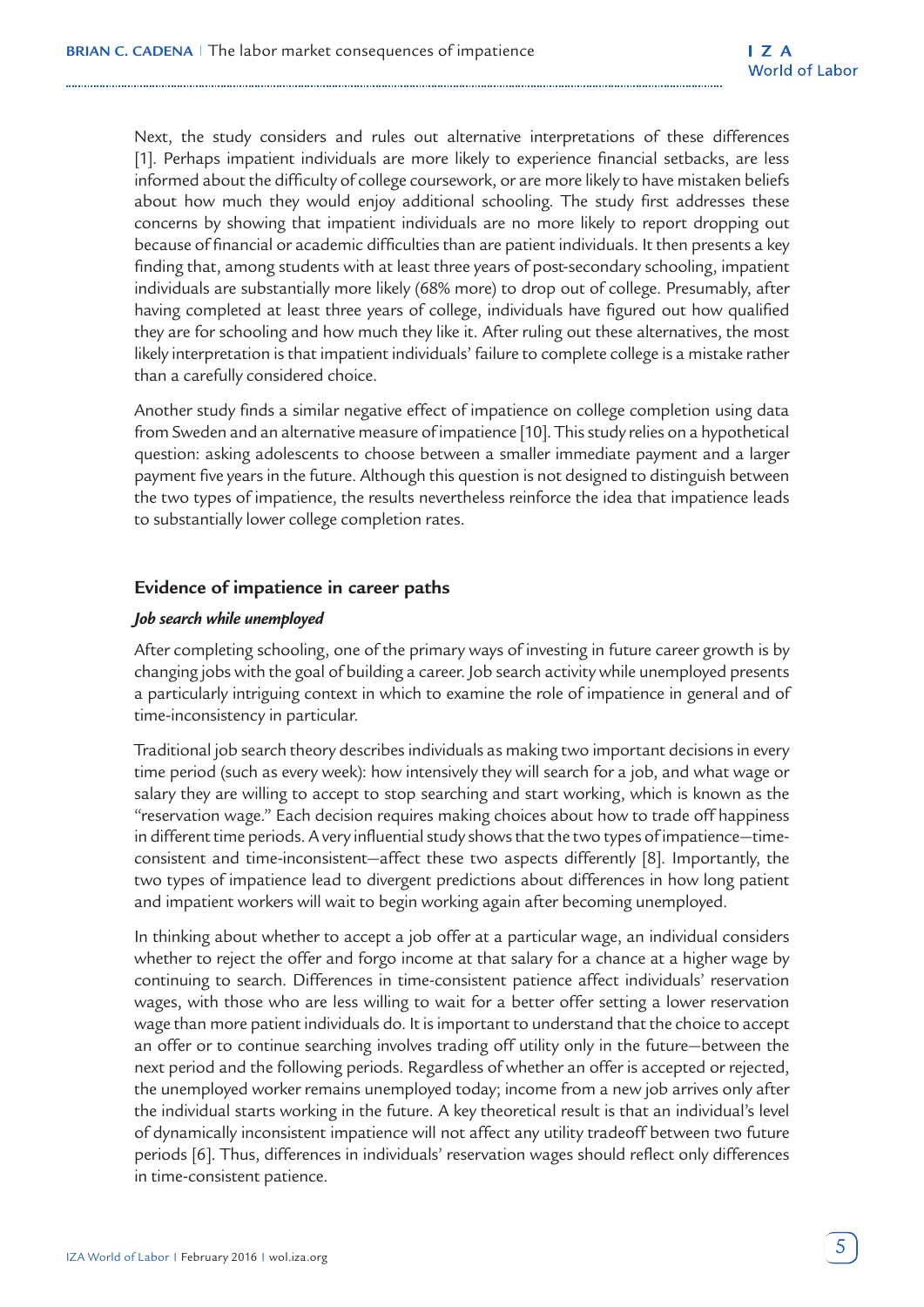The other important choice in job search is how hard to look for a new job. Search effort is costly because it requires forgoing leisure ("free time") today in order to increase the likelihood of finding employment and thus earning higher income tomorrow. Impatient individuals will therefore choose to expend less search effort for as long as they are unemployed. In this case, because the choice of how intensively to search for work involves trading off utility between the present and the future, a decrease in search effort is predicted for both types of impatience.

Combining these two components yields the total effect of impatience on job search duration. There is a clear prediction that time-inconsistent impatience will lead to longer unemployment duration due to lower search effort because reservation wages are unaffected. For timeconsistent impatience, however, the two pieces of the decision go in opposite directions. The lower search effort reduces the likelihood that an unemployed person will receive a job offer in any period, but the lower reservation wage increases the likelihood that the person will accept an offer. The study finds that, under some reasonable assumptions, the reservation wage effect dominates and less patient people will tend to have shorter unemployment durations when their impatience is time-consistent. Thus, the sign of the effect of impatience on job search duration reveals whether the impatience is time-consistent or time-inconsistent.

Using various empirical measures of impatience (including interviewer ratings), the study finds robust evidence that impatient individuals have longer unemployment spells, providing substantial support for the predictions of the time-inconsistency framework. This key empirical test and result were also confirmed using data from France [11]. These results imply, therefore, that for a minority of workers, incentives to exit unemployment earlier or to search more intensely for re-employment may end up improving individuals' happiness rather than forcing them to accept jobs that they do not really want.

#### *On-the-job search*

Searching for a new job while employed is another important determinant of the overall trajectory of an individual's career. One study shows that impatient individuals are more likely to switch to another employer rather than to invest in a relationship that leads to an internal promotion [12]. This fact can be interpreted as reflecting time-inconsistent impatience under two conditions. First, the rewards from switching employers must be experienced earlier, meaning that someone looking for an immediate increase in income would do better to switch jobs than to try to earn a promotion internally. Second, in the long run, maintaining a consistent relationship with a particular employer needs to lead to higher peak earnings. The study finds empirical support for each of these conditions and concludes that switching employers, even to take a raise, can be viewed as the less patient investment choice.

Another study corroborates the finding that impatient individuals are more likely to switch jobs overall [1]. In addition, it finds that, conditional on switching jobs, impatient individuals are much less likely to experience a substantial increase (at least 10%) in earnings as a result. This increased prevalence of lateral moves confirms the idea that impatient individuals fail to invest in long-term employment relationships that lead to substantial future earnings. Overall, the evidence on job-to-job switching reinforces the interpretation that much of the impatience relevant for the labor market is of the time-inconsistent variety.

#### **Implications for lifetime earnings**

The combination of all of these factors is expected to lead to a substantial disparity in lifetime earnings between patient and impatient workers. Figure 1 presents a straightforward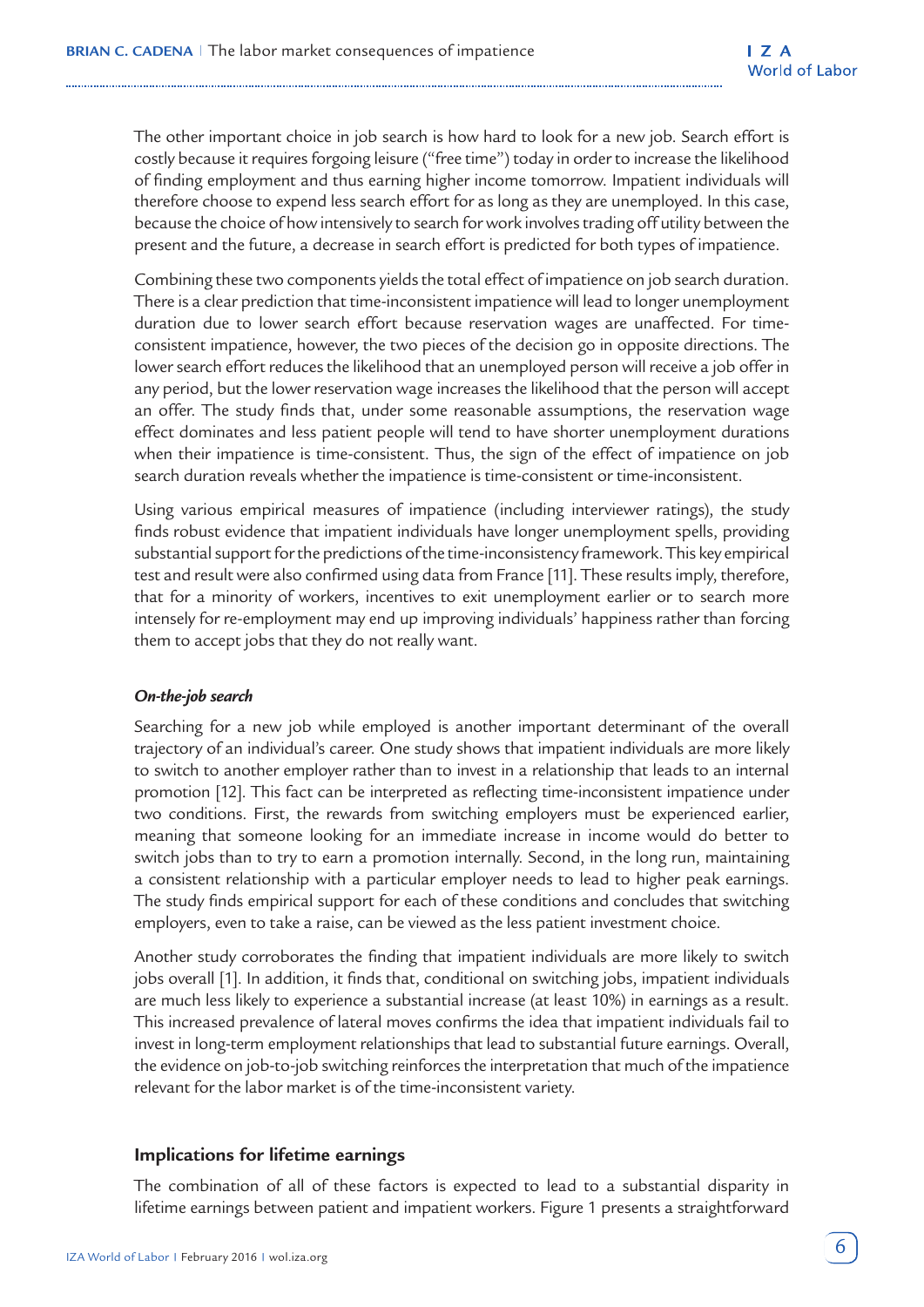

comparison of average annual earnings for these two types of workers using data from the NLSY 1979 and the interviewer ratings method of classifying individuals. The line with the squares shows how much less, on average, impatient individuals earn at every age than patient individuals do. Like many investment mistakes, the costs are small in the beginning, but the losses eventually compound. Early in their careers, impatient workers earn slightly less than their patient counterparts—on the order of \$2,000–\$3,000 less per year. By middle age, however, impatient workers are earning more than \$5,000 less per year.

The line with the circles presents regression-adjusted annual earnings gaps, controlling for a host of background characteristics. This adjustment addresses the concern that measured impatience may reflect other characteristics that are known to influence people's investment choices and labor market experiences. These controls include parents' education and income, gender, race/ethnicity, region of the country, urban or rural locale, and measures of parental investment in the respondent's education. The fact that the two lines are so similar supports the idea that impatience is not simply a proxy for other socio-demographic characteristics and that patience varies substantially within each of these measures. As reported in the original study from which this figure is adapted, the cumulative differences in earnings over these ages adds up to more than \$70,000 less for impatient individuals, a difference of roughly 13% [1]. The study on Swedish adolescents and the hypothetical payment question finds a similar percentage difference in income between patient and impatient individuals [10]. Overall, these studies find that many individuals make mistakes when investing in their education and careers that compound into large differences in lifetime earnings (Figure 2).

## **LIMITATIONS AND GAPS**

On the whole, there is substantial evidence that dynamically inconsistent impatience affects a variety of important investments relevant for the labor market. There are, however,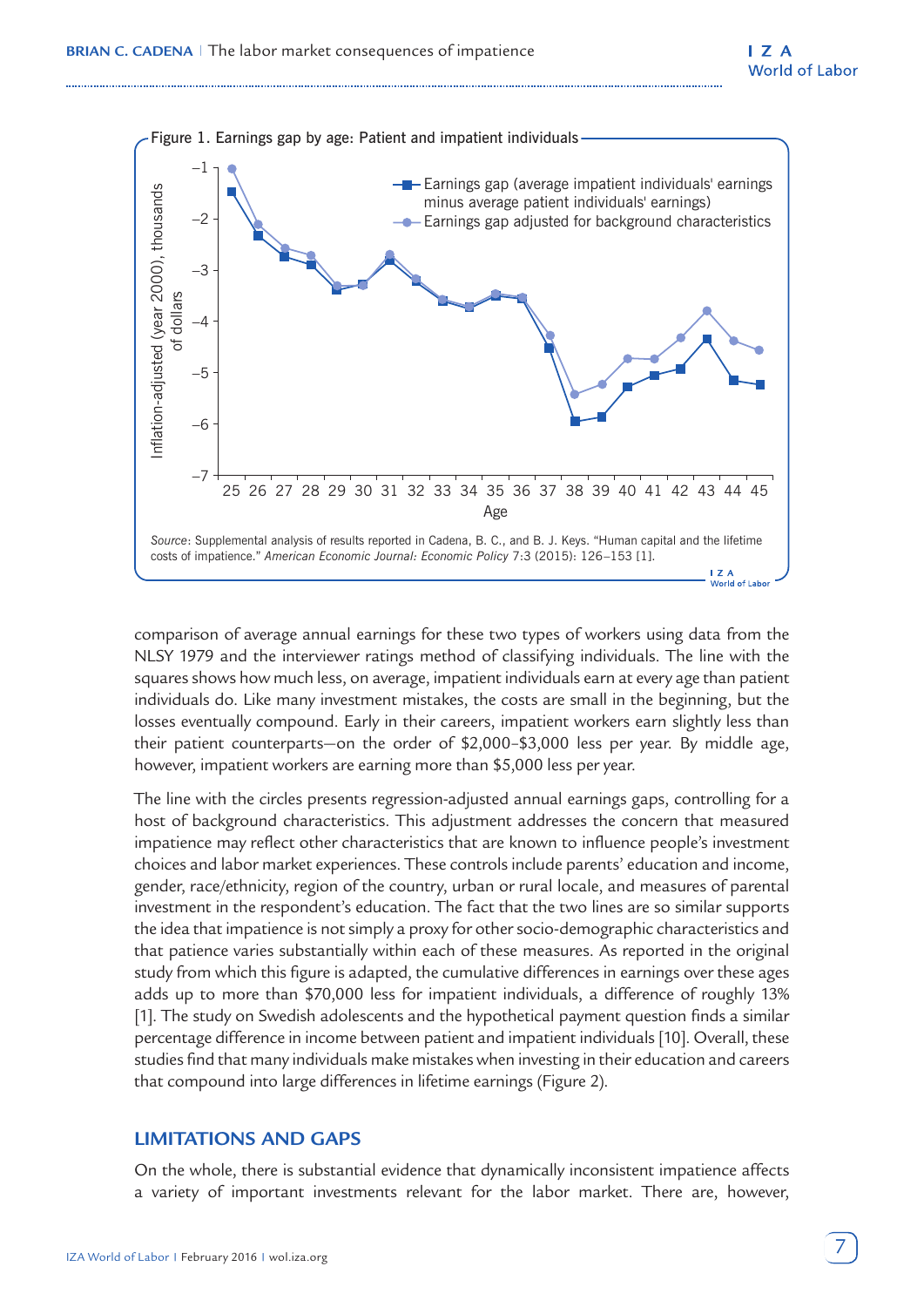| Outcome                                                                      | Effect size                                                                                                                                                                                                                                                                                                                                                                                                                                                                                                                                                                                                                                                                                                                        |  |  |  |  |
|------------------------------------------------------------------------------|------------------------------------------------------------------------------------------------------------------------------------------------------------------------------------------------------------------------------------------------------------------------------------------------------------------------------------------------------------------------------------------------------------------------------------------------------------------------------------------------------------------------------------------------------------------------------------------------------------------------------------------------------------------------------------------------------------------------------------|--|--|--|--|
| Education                                                                    |                                                                                                                                                                                                                                                                                                                                                                                                                                                                                                                                                                                                                                                                                                                                    |  |  |  |  |
| High school diploma                                                          | Impatient individuals are 56% more likely not to have a high-school diploma by age 21<br>compared to patient individuals [1].                                                                                                                                                                                                                                                                                                                                                                                                                                                                                                                                                                                                      |  |  |  |  |
| College degree                                                               | Among four-year-school enrollees, impatient individuals are 15.4% more likely not to<br>receive a bachelor's degree by age 26 compared to patient individuals [1].                                                                                                                                                                                                                                                                                                                                                                                                                                                                                                                                                                 |  |  |  |  |
| College degree                                                               | Impatient individuals who have completed at least three years of post-secondary education<br>are 68% more likely not to complete a bachelor's degree compared to patient individuals [1].                                                                                                                                                                                                                                                                                                                                                                                                                                                                                                                                          |  |  |  |  |
| College degree                                                               | Impatient adolescents are 5.3 percentage points less likely to complete college compared<br>to patient adolescents [10].                                                                                                                                                                                                                                                                                                                                                                                                                                                                                                                                                                                                           |  |  |  |  |
| Job search                                                                   |                                                                                                                                                                                                                                                                                                                                                                                                                                                                                                                                                                                                                                                                                                                                    |  |  |  |  |
| Exit from unemployment                                                       | An increase in impatience of one standard deviation leads to a 5.5% decrease in the exit<br>rate from unemployment [8].                                                                                                                                                                                                                                                                                                                                                                                                                                                                                                                                                                                                            |  |  |  |  |
| Exit from unemployment                                                       | An increase in impatience of one standard deviation leads to a 8.9% decrease in the exit<br>rate from unemployment [11].                                                                                                                                                                                                                                                                                                                                                                                                                                                                                                                                                                                                           |  |  |  |  |
| Number of job switches<br>Likelihood of switching<br>jobs<br><b>Earnings</b> | On average, impatient individuals have 7.1% more job switches than patient individuals [1].<br>An increase in impatience of one standard deviation leads to an 11% increase in the<br>probability that a worker changes jobs voluntarily [12].                                                                                                                                                                                                                                                                                                                                                                                                                                                                                     |  |  |  |  |
| Earnings                                                                     | From the ages of 25–45, impatient individuals earn, on average, \$76,533 (13%) less than<br>patient individuals [1].                                                                                                                                                                                                                                                                                                                                                                                                                                                                                                                                                                                                               |  |  |  |  |
| Income                                                                       | Patient adolescents have incomes that are 11% higher at age 47 compared to impatient<br>adolescents [10].                                                                                                                                                                                                                                                                                                                                                                                                                                                                                                                                                                                                                          |  |  |  |  |
|                                                                              | Source: Cadena, B. C., and B. J. Keys. "Human capital and the lifetime costs of impatience." American Economic<br>Journal: Economic Policy 7:3 (2015): 126-153 [1]; Della Vigna, S., and M. Paserman. "Job search and impatience."<br>Journal of Labor Economics 23:3 (2005): 527-588 [8]; Golsteyn, B. H., H. Gronqvist, and L. Lindahl. "Adolescent<br>time preferences predict lifetime outcomes." The Economic Journal 124:580 (2014): F739-F761 [10]; Halima, B. B.,<br>and M. A. B. Halima. "Time preferences and job search: Evidence from France." Labour 23:3 (2009): 535–558 [11];<br>Drago, F. Career Consequences of Hyperbolic Time Preferences. IZA Discussion Paper No. 2113, 2006 [12].<br>I Z A<br>World of Labor |  |  |  |  |

|  |  |  |  | - Figure 2. Key consequences of impatience in labor market outcomes - |  |
|--|--|--|--|-----------------------------------------------------------------------|--|
|--|--|--|--|-----------------------------------------------------------------------|--|

some important limitations in the literature. First, it is quite difficult to measure dynamic inconsistency directly, so nearly all of the empirical evidence relies on indirect ways of uncovering the importance of impatience. As a result, many of the results discussed above remain open to alternative interpretation. For example, individuals rated as impatient in an interview may lack other non-cognitive skills, and these deficiencies rather than impatience per se may lead to a lower likelihood of making internally consistent investment choices.

Relatedly, there are several strands of the economics and psychology literature investigating the importance of personality in general and the ability to delay gratification in particular to success in life. The empirical facts are common across these literatures: individuals who are able to exercise self-control and give up current pleasure for a long-term payoff are more successful. The theoretical frameworks across these disciplines, however, remain somewhat disconnected [13]. Additional work will be needed to more closely tie together the constructs of dynamically inconsistent impatience, non-cognitive skills, and conscientiousness.

Finally, one of the challenges in this line of research is that investments, especially in human capital, compound over time. As a result, impatient individuals have lower levels of cognitive ability as they approach future decisions. Especially with complex decisions, this lower cognitive ability may lead to behavior that looks like time-inconsistent choices. In fact, the observed effects of impatience on investment choices typically get smaller after controlling for a measure of cognitive skills [1], [9]. Again, this pattern is fully consistent with impatience being the ultimate cause of the difference in choices. Nevertheless, teasing apart the importance of continuing impatient preferences from that of lower cognitive ability as a result of earlier differences in investment remains a potentially fruitful area for additional research.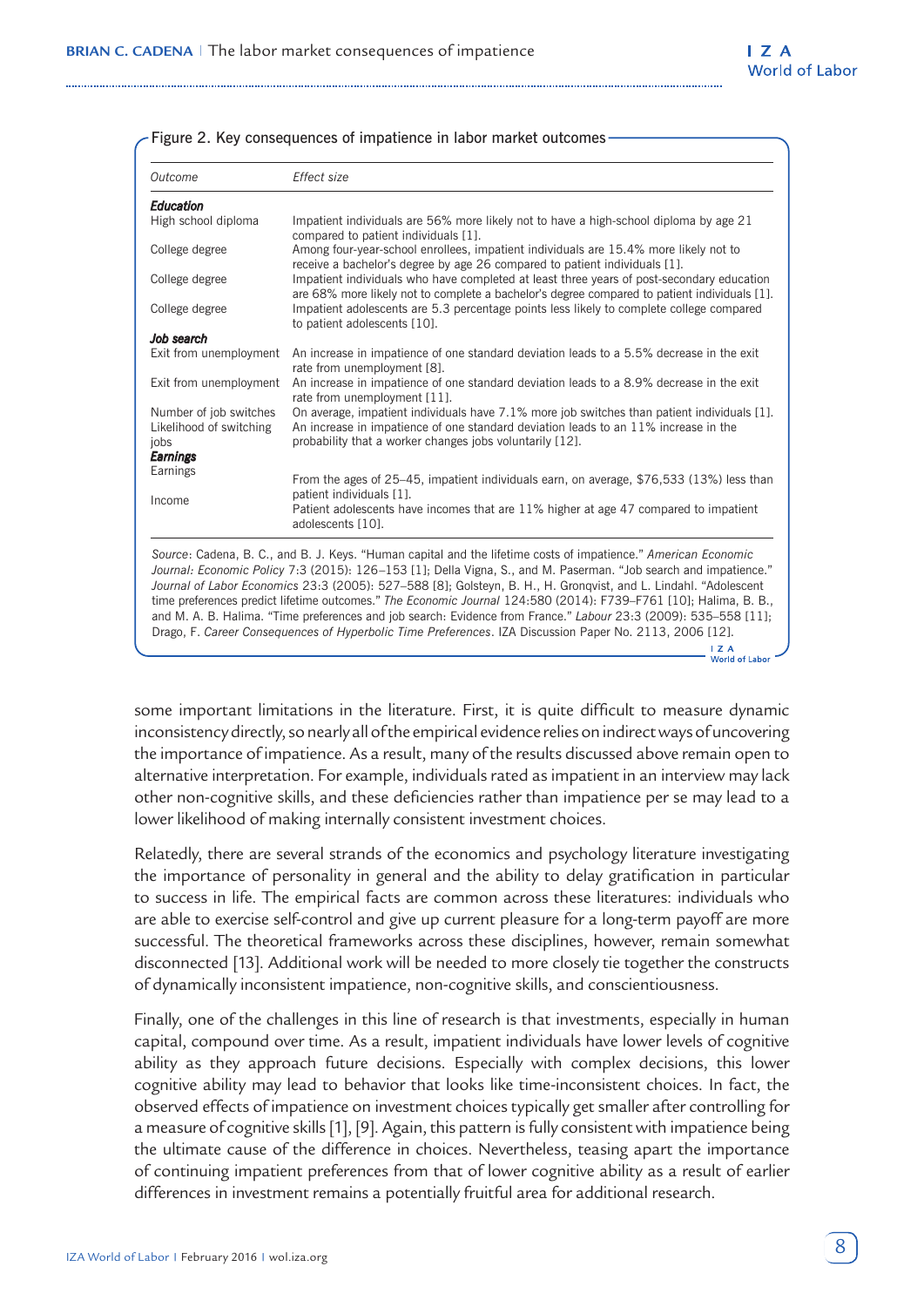## **SUMMARY AND POLICY ADVICE**

On the whole, there is considerable evidence that a minority of individuals make important mistakes as they invest in education and in their careers. Studies suggest that impatient individuals fail to stick with their original plan, whether that plan was to finish a degree, to search hard for a new job, or to invest the needed time and effort to gain a promotion. As a result, impatient individuals earn less than their patient counterparts over their lifetimes.

These results suggest a greater potential role for policies designed to encourage people to do the "right" thing—to stay in school or to find a job when unemployed. In the absence of self-control problems, people would make the choices that make them happiest. In that case, government policy with the goal of changing these choices would rightly be viewed as paternalistic. Further, those affected by the policies would likely resent the additional constraints and end up less happy. The empirical results reported above, however, open the door to a number of potential policy interventions that might otherwise be difficult to justify.

Perhaps the least controversial policy prescription is to support early childhood education programs that have been shown to improve non-cognitive skills, including the ability to delay gratification. By addressing the root cause of impatience, investing in these types of programs could yield very large returns.

For older cohorts, however, evidence shows that it is difficult to change people's ability to delay gratification. For these cohorts, alternative policy interventions that support additional investment directly are likely to be the most effective. For example, immediate monetary incentives for continued study or lowering the financial costs to complete a degree for students close to the finish line may be especially effective. Programs that pay unemployed workers to engage in consistent job search effort may also reduce time unemployed and improve workers' satisfaction with their job search results. In fact, stricter constraints, such as raising the minimum age of compulsory schooling may even end up making the affected students happier if the share with self-control problems is larger than the share who would otherwise rationally choose to leave school. Of course, identifying impatient individuals can be difficult, and any financial incentive will likely also benefit individuals who would have completed these investments anyway. Nevertheless, the weight of the evidence suggests that these types of policies would help a substantial number of people achieve the investment goals that they desire but have trouble committing to.

## **Acknowledgments**

The author thanks an anonymous referee and the IZA World of Labor editors for many helpful suggestions on earlier drafts. Greg Madonia provided excellent research assistance. The author graciously acknowledges that many of the ideas presented in this article draw heavily on previous collaborative work with Ben Keys, including [1].

## **Competing interests**

The IZA World of Labor project is committed to the *IZA Guiding Principles of Research Integrity*. The author declares to have observed these principles.

© Brian C. Cadena